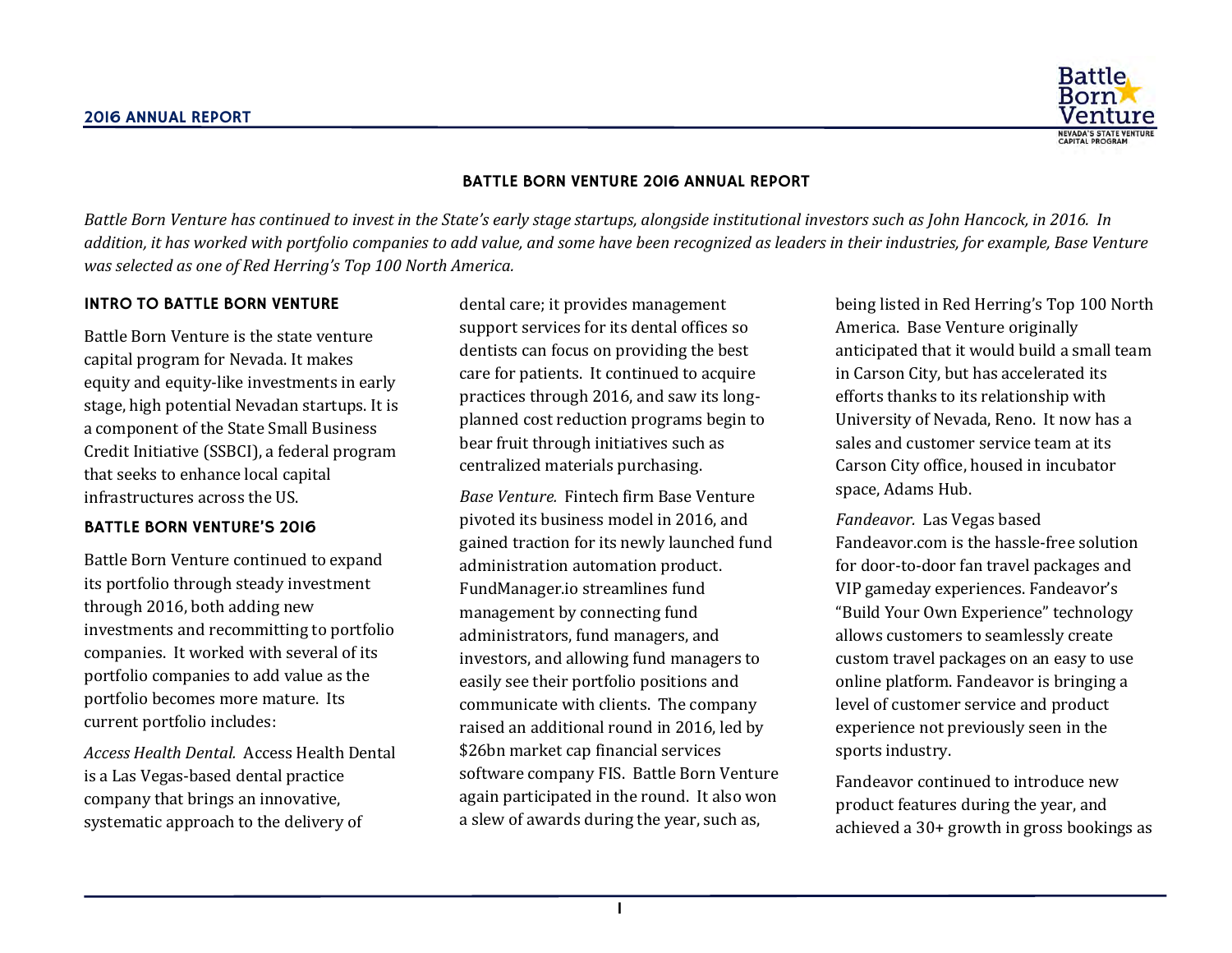

a consequence. It raised an additional round in 2017, in which Battle Born Venture participated. Co-investors in the round include VTF Capital (formerly VegasTechFund).

*TransWorldHealth.* Reno, NV-based TransWorldHealth provides productivity software to the \$1bn+ safety net healthcare market. The platform incorporates advanced fuzzy logic matching to identify and locate patients as well as sophisticated forecasting algorithms, such as, the likely number of patients that a clinic will see in the following week. The platform integrates with leading electronic health record (EHR) providers, rather than replacing their offerings.

TransWorldHealth's investors include the Reno Angels, along with several private angel investors.

During 2016, the Company secured a software development contract from a large local company. In addition, Battle Born Venture worked with its fellow coinvestors to add value to the company's growth plan.

*Wedgies.* Wedgies is a Las Vegas-based inline social media polling software company. It allows you to: easily create attractive, responsive polls from a selection of templates, embed the same poll across multiple sites (WordPress, Twitter, Facebook, Tumblr), allows the user to respond directly in those sites, see responses in real time (hundreds of thousands of votes in milliseconds) collated across platforms, and display these to respondents. Battle Born's co-investors in the Company include Graycroft Partners and VTF Capital. Wedgies' other investors include 500 Startups and SVAngel.

During 2016, the Company pivoted to service the business to business market, and secured its first large corporate client as a consequence.

*WiseBanyan*. Las Vegas and New York based WiseBanyan is one of the fastest growing independent roboadvisors in the US, with more than 15,000 clients. It offers free portfolio management, and an increasing range of other financial management tools. Battle Born Venture's co-investors in the round include strategics, such as John Hancock and CFSI

with founding partner JPMorgan Chase & Co. Proceeds from the round are being used to expand its product offerings and marketing reach.

BATTLE BORN VENTURE'S DEMOGRAPHICS

Battle Born Venture accepts applications through the Gust platform, and all applications are evaluated by an independent Investment Advisory Committee. Investment decisions are ultimately made by the Nevada Governor's Office of Economic Development.

The most common reason for an application to be rejected is that the startup is either based outside of the State or is too early stage: Battle Born Venture does not invest in pre-revenue companies nor in companies not based in Nevada. These applicants were each referred to free mentoring services in state at Nevada SBDC.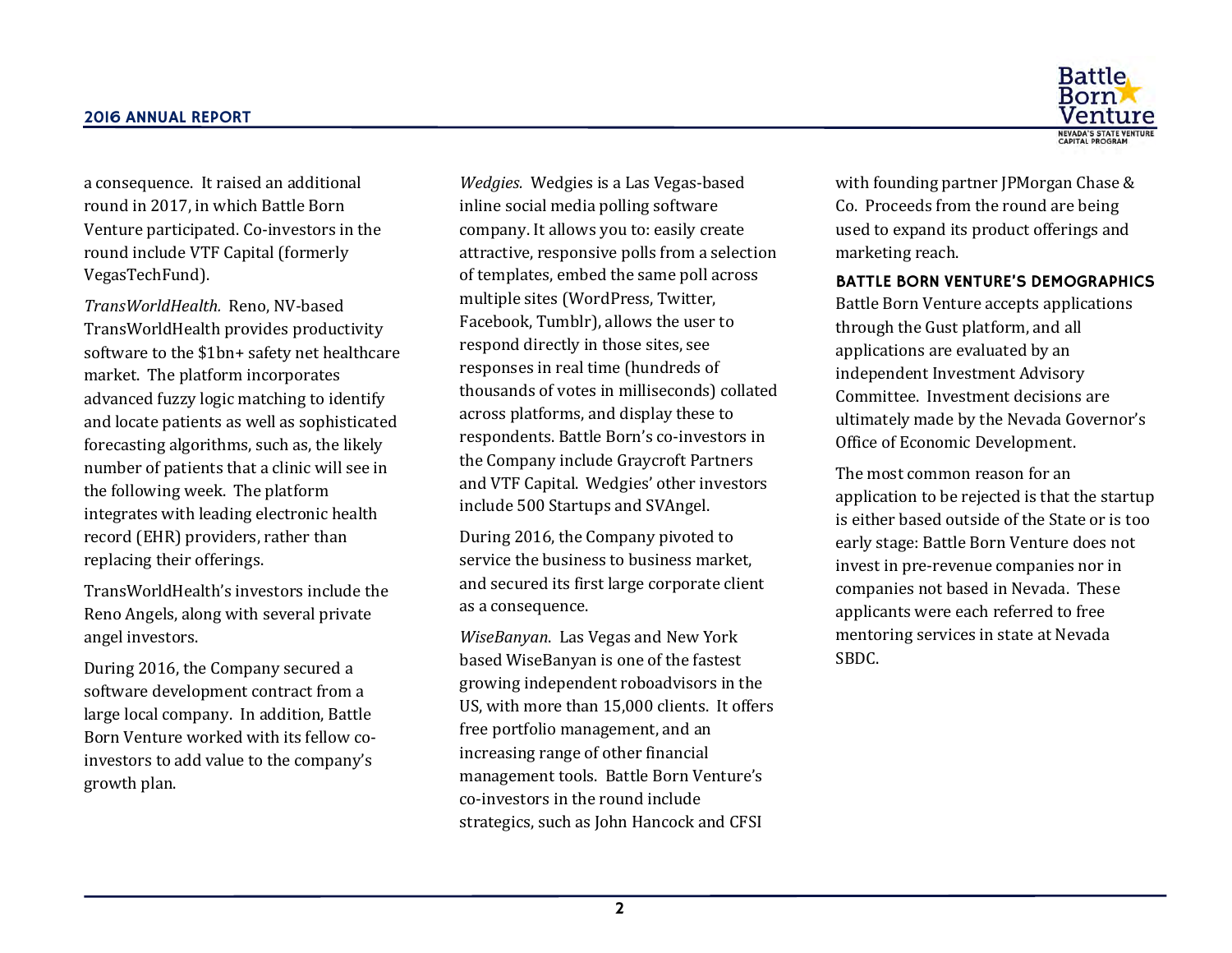



Source: Battle Born Venture

l

Applications to Battle Born Venture were again dominated by the software sector, which represented 32% of the total. Logistics and operations, healthcare, manufacturing and entertainment and gaming remained significant sectors in addition.

As has been the case in previous years, there were more applications from Las Vegas (43%) based startups than from those in Reno (15%) or elsewhere in Nevada (8%).

*Battle Born Venture Apps By Location*



Source: Battle Born Venture

## PROGRAM UPDATES

Battle Born Venture successfully completed a routine US Treasury audit during 2016.

In addition, Battle Born Venture established a non-profit entity – under the auspices of Nevada AB17 - to house Battle Born Venture's investments and operations. The entity is overseen by the State legislature.

# VENTURE CAPTIAL MARKET TRENDS

During 2016, the major trends in the early stage venture capital market on which Battle Born Venture focuses were:

# 1. Slowing Venture Capital Market

Venture capital investment began falling in the fourth quarter of 2015, and – after hovering in a \$27-28bn range per quarter in the first half of 2016 – fell further in the third quarter. At \$24bn total fund, the third quarter saw the lowest investment level for two years<sup>1</sup>.

In turn, Battle Born Venture – which does not lead rounds - is currently waiting for

<sup>1</sup> "Venture Pulse, Q3 2016", KPMG / CB Insights